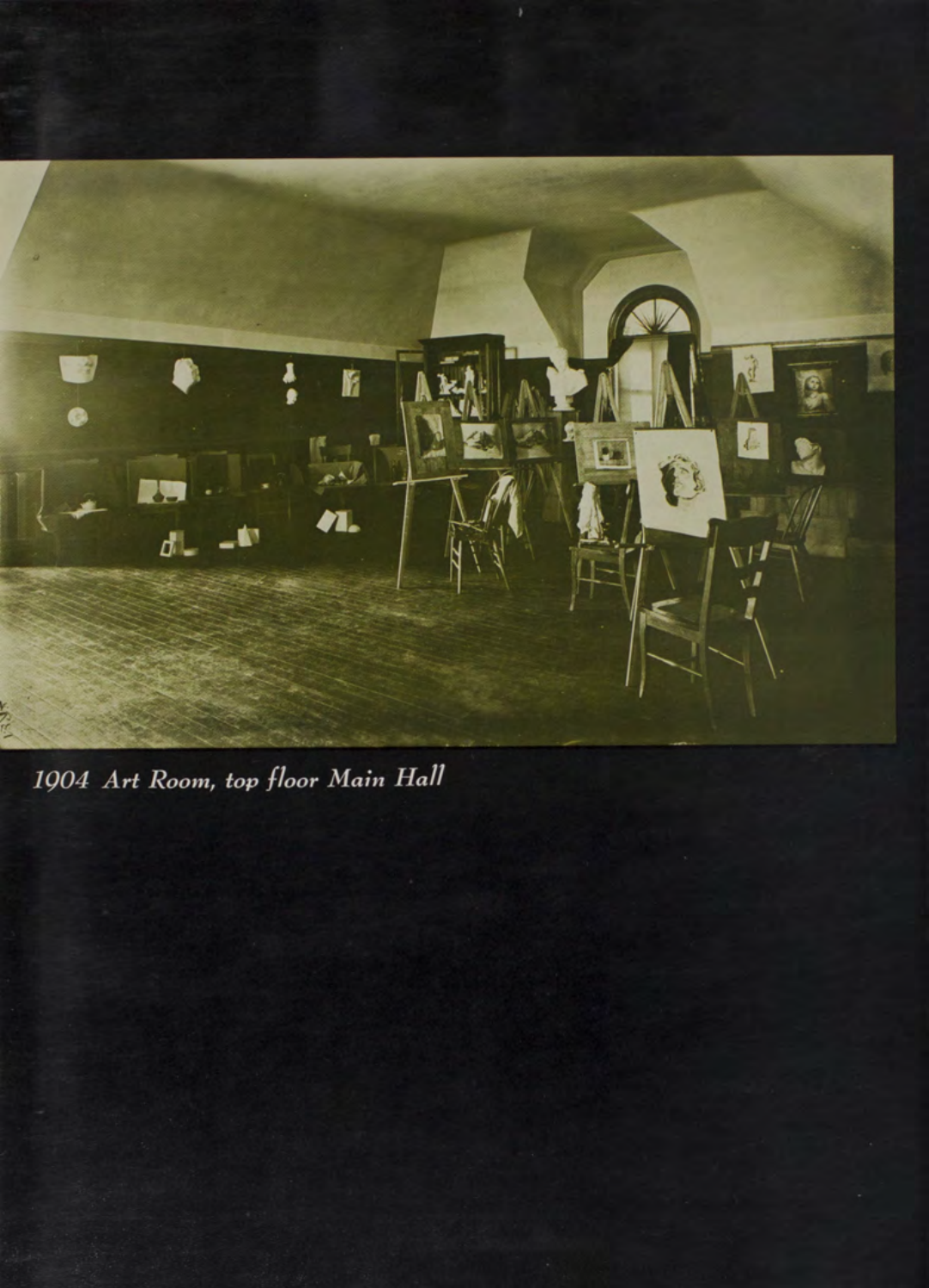## Fine Arts

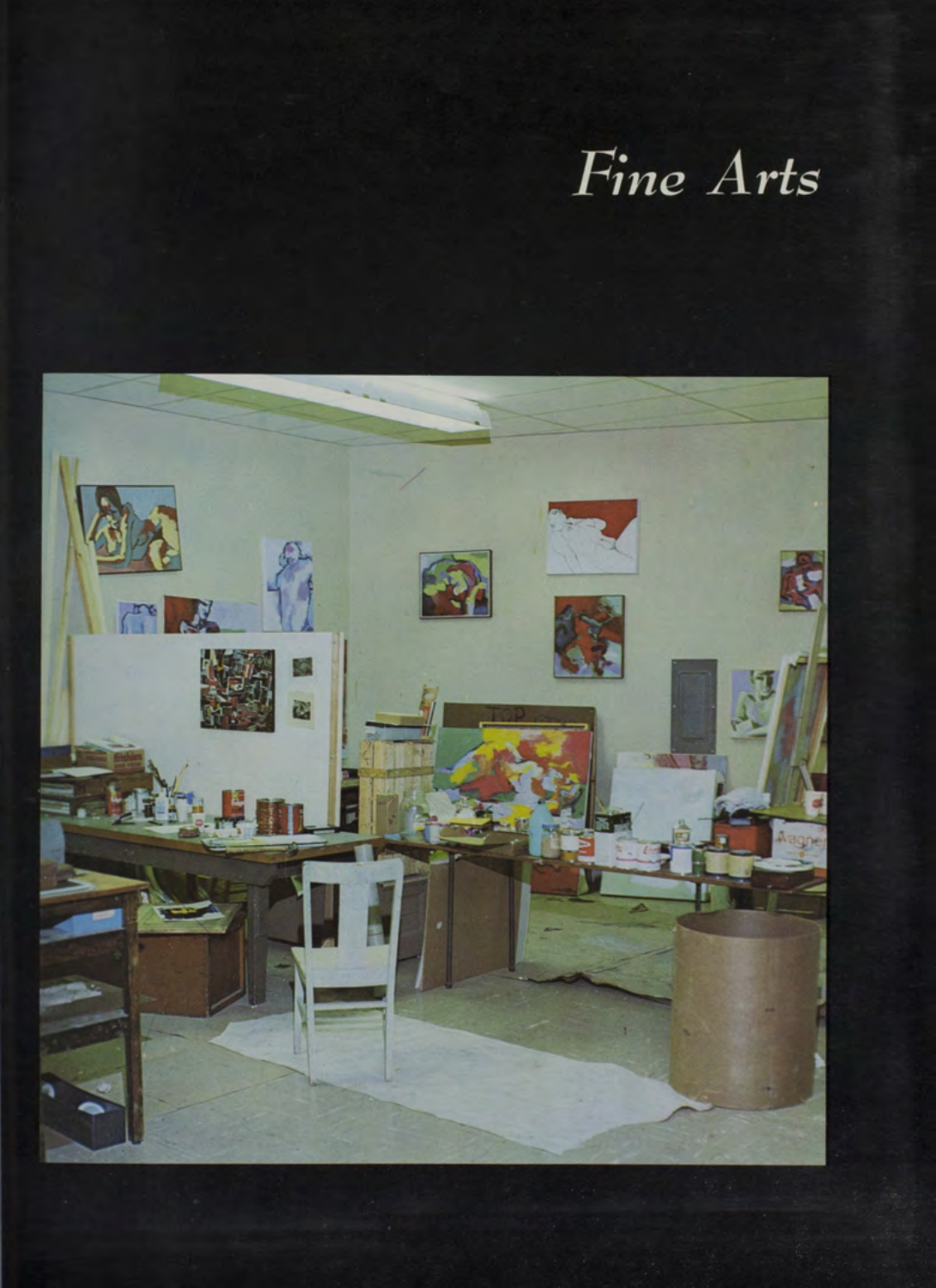## *jMusic*

U of M can well be proud of its outstanding music department. The largest in the Northwest, it is also one of the oldest members of the National Association of Schools of Music.

Music students are known for their hard work and<br>many hours of practice in helping to make the<br>music department the\_excellent institution it is.



*Under the direction of Mr. John L ester, D ennis B urns discovers a new sound.*



*Mr. Rudolph Wendt seems pleased with Gay Garard's progress.*

Doug Smuin, Mary Mader, Richard Bratton, Gary Tangen, Gary Howe, Shad Culverwell and Cheryl Hamma<br>conducted by Mr. Eugene Andrie and Dr. Joseph Mussulman, perform in "Music for Our Time."



*100*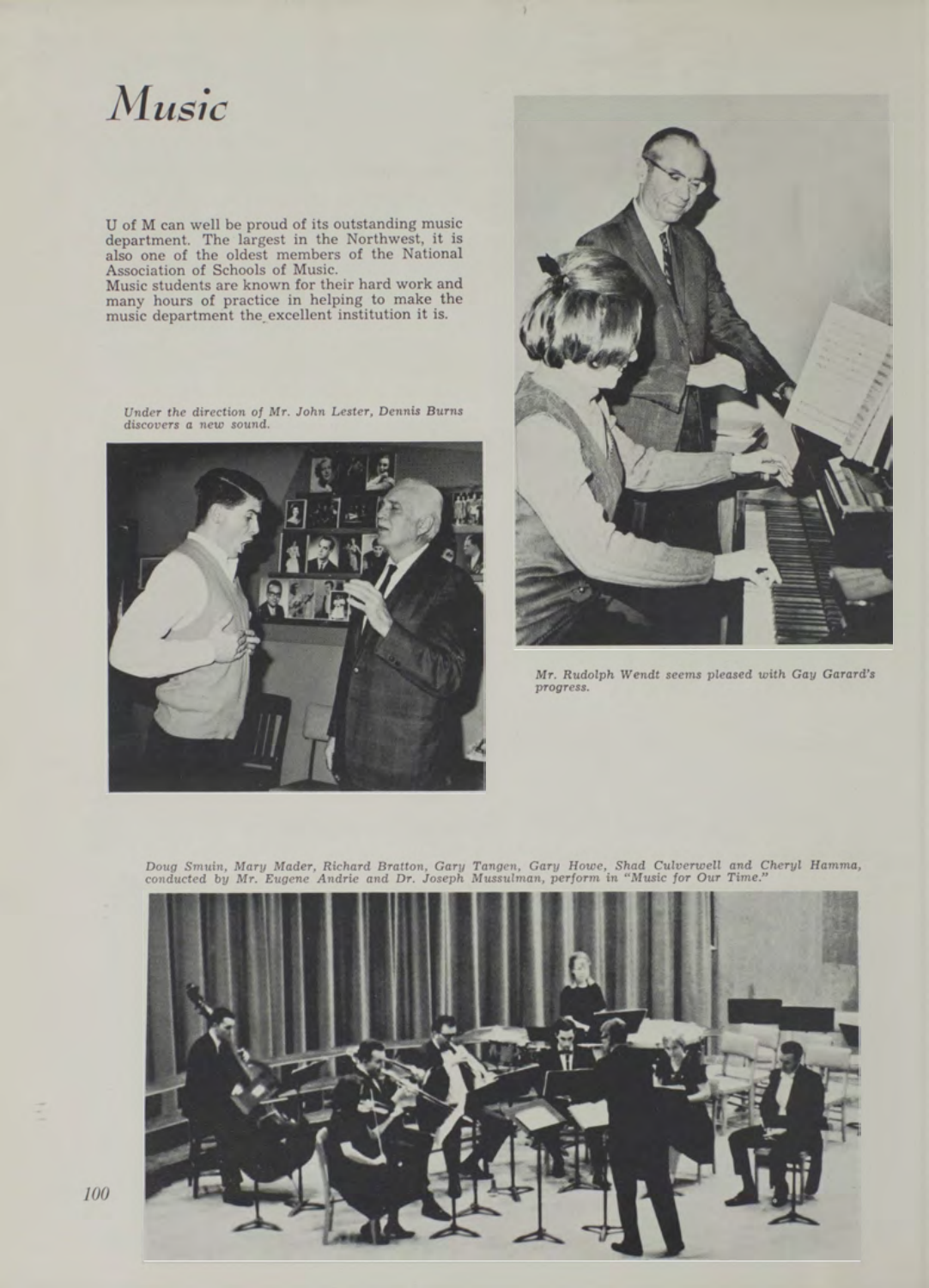

"One Way Pendulum"—The trial progresses in Old<br>Bailey. Judge Mike Daley presides. Mabel Groom-<br>Kirby (Sue Ellen Hunt) is sworn in by usher George for not realizing that Tartuffe is a hyprocrite.<br>Eirby (Sue Ellen Hunt) is s



## *Masquer Productions*

"Tartuffe," a French farce by Moliere, opened the M asquers' season. Set in the seventeenth century during the reign of Louis IV, "T artuffe" is a lively comedy of piety and morals. Masquer actors once again proved worthy of praise in their production of "One Way Pendulum."<br>This play by N. F. Simpson is a farce on law and individuality. Arthur Groomkirby, played by<br>Teddy Ulmer, builds a replica of Old

The cast of "Tartuffe" from left to right: Michael Blanchard, Ruth Silvius, Teddy Ulmer, Barbara Trott, Glenn<br>Gauer, Austin Gray, Duncan Crump, Patsy Maxson, Nancy Senechal, Mike Daley, and Al Holt.

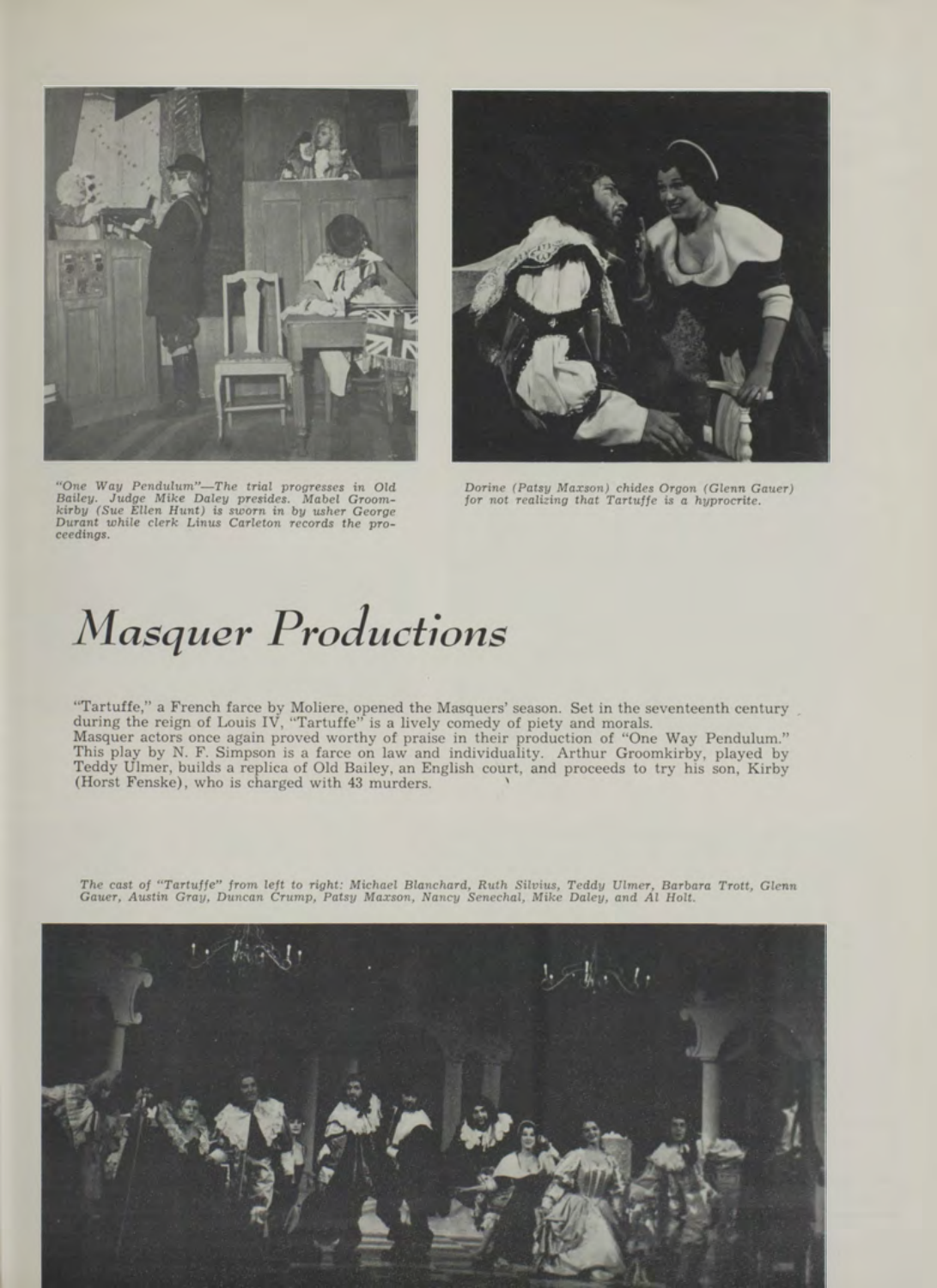

*Music students perform each week in the music audi-*<br>*torium. Pictured above, Dennis Hale prepares for his<br>performance.* 

*Creativity*

*C reativity takes m a n y form s. Here H enry Joe, gradu-ate student, uses a blow torch to create a sculpture.*



Several times each year U of M music students have the privilege of working with the Missoula Civic Symphony.<br>These talented Missoula musicians do much to enrich our musical program.